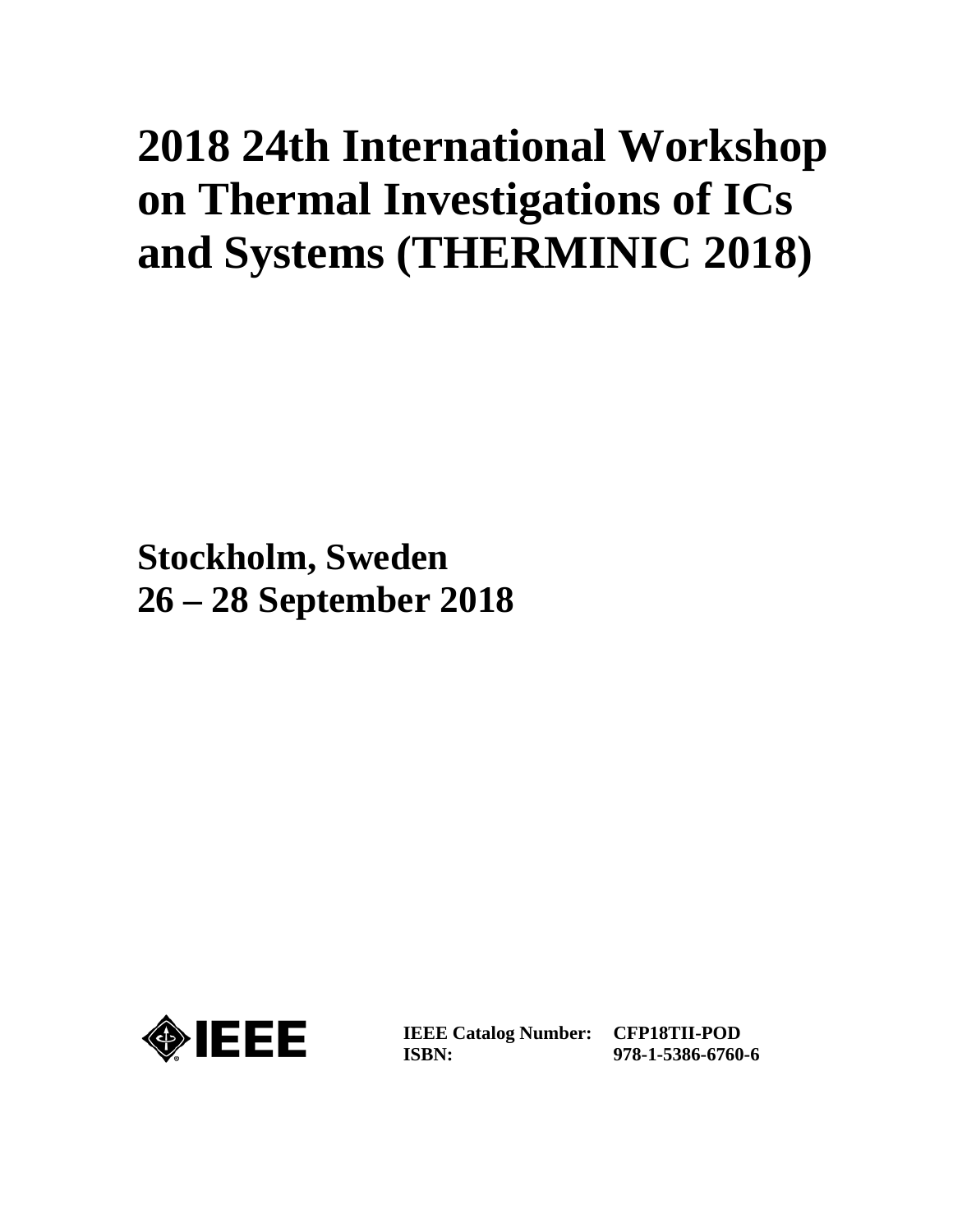#### **Copyright © 2018 by the Institute of Electrical and Electronics Engineers, Inc. All Rights Reserved**

*Copyright and Reprint Permissions*: Abstracting is permitted with credit to the source. Libraries are permitted to photocopy beyond the limit of U.S. copyright law for private use of patrons those articles in this volume that carry a code at the bottom of the first page, provided the per-copy fee indicated in the code is paid through Copyright Clearance Center, 222 Rosewood Drive, Danvers, MA 01923.

For other copying, reprint or republication permission, write to IEEE Copyrights Manager, IEEE Service Center, 445 Hoes Lane, Piscataway, NJ 08854. All rights reserved.

### *\*\*\* This is a print representation of what appears in the IEEE Digital Library. Some format issues inherent in the e-media version may also appear in this print version.*

| <b>IEEE Catalog Number:</b> |  |
|-----------------------------|--|
| ISBN (Print-On-Demand):     |  |
| ISBN (Online):              |  |
| ISSN:                       |  |

CFP18TII-POD 978-1-5386-6760-6 978-1-5386-6759-0 ISSN: 2474-1515

#### **Additional Copies of This Publication Are Available From:**

Curran Associates, Inc 57 Morehouse Lane Red Hook, NY 12571 USA Phone: (845) 758-0400 Fax: (845) 758-2633 E-mail: curran@proceedings.com Web: www.proceedings.com

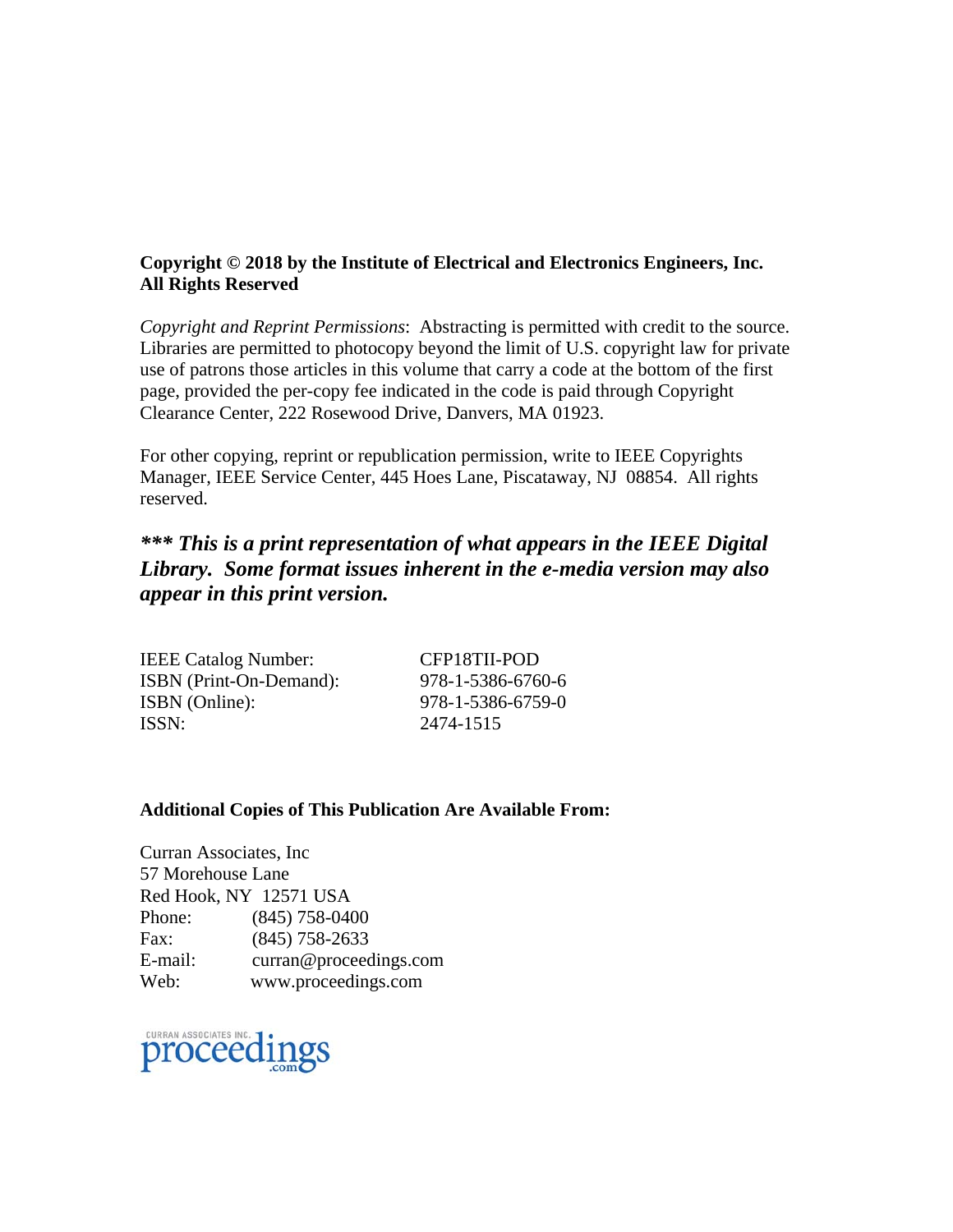## **TABLE OF CONTENTS**

| BENCHMARKING THE APPLICATION OF DETACHED EDDY SIMULATION TECHNIQUES                                       |  |
|-----------------------------------------------------------------------------------------------------------|--|
| IN DATA CENTER SERVER FLOW MODELLING USING STEREOSCOPIC PARTICLE IMAGE                                    |  |
|                                                                                                           |  |
| Sajad Alimohammadi ; Jaakko McEvoy ; Yan Delauré ; Tim Persoons                                           |  |
| THERMAL DESIGN FOR SIX SIGMA OF AN IMAGING DEVICE WITH DYNAMIC THERMAL                                    |  |
|                                                                                                           |  |
| Wendy Luiten                                                                                              |  |
| A STATISTICAL STUDY ON THE REQUIRED SAMPLE NUMBER OF SIC SBD TO SECURE                                    |  |
|                                                                                                           |  |
| Shuhei Fukunaga; Tsuyoshi Funaki                                                                          |  |
| THERMAL MANAGEMENT OF A KA BAND SATELLITE COMMUNICATION MODULE                                            |  |
|                                                                                                           |  |
| Arian Grams ; Brian Curran ; Simon Kuttler ; Jacob Reyes ; Felix Wist ; Klaus-Dieter Lang                 |  |
| <b>HYBRID-COOLED DATA CENTER SERVER LAYOUT OPTIMIZATION FOR AIR-SIDE HEAT</b>                             |  |
|                                                                                                           |  |
| Assel Sakanova ; Sajad Alimohammadi ; Jaakko McEvoy ; Tim Persoons                                        |  |
| Hazem Ben Aissia ; Jacques Jay ; Shihe Xin ; Ronnie Knikker                                               |  |
| NUMERICAL STUDY WITH EXPERIMENTAL VALIDATION OF THERMAL COUPLING                                          |  |
|                                                                                                           |  |
| Torsten Nowak ; Sebastian Merbold ; Christoph Egbers ; Ralph Schacht                                      |  |
| INFLUENCE OF LED OPERATING POINT AND COOLING CONDITIONS ON COMPACT                                        |  |
|                                                                                                           |  |
| Tomasz Torzewicz; Przemysaw Ptak; Krzysztof Górecki; Marcin Janicki                                       |  |
|                                                                                                           |  |
| A. P. Singulani ; G. Toschkoff ; M. Sagmeister ; S. Carniello                                             |  |
| MODELLING AND SIMULATION THERMAL EXPANSION PHENOMENA IN MEMS                                              |  |
|                                                                                                           |  |
| Jacek Nazdrowicz; Michal Szermer; Adam Stawinski; Andrzej Napieralski                                     |  |
|                                                                                                           |  |
| Cristina Mihaela Dragan                                                                                   |  |
| MODELLING AND THERMAL ANALYSIS OF ADVANCED INSULATING LAYER OF                                            |  |
|                                                                                                           |  |
| Steffen Klarmann ; Yuriy Vagapov ; Heinrich Gotzig                                                        |  |
| HEAT AND ELECTRICAL POWER MANAGEMENT OF RESIDENTIAL BUILDINGS                                             |  |
| <b>INTEGRATED TO HIGH-TEMPERATURE FUEL CELL AND RENEWABLE ENERGY</b>                                      |  |
|                                                                                                           |  |
| Amin Hajizadeh                                                                                            |  |
| A STUDY ON THERMAL BEHAVIOUR PREDICTION FOR AUTOMOTIVE ELECTRIC RELAY                                     |  |
|                                                                                                           |  |
| Han Chang-Kyu ; Yang Seon-Woong ; Lee Kyung-Ho ; Jung Hun                                                 |  |
| NOVEL APPROACH TO THE EXTRACTION OF DELPHI-LIKE BOUNDARY-CONDITION-                                       |  |
| INDEPENDENT COMPACT THERMAL MODELS OF PLANAR TRANSFORMER DEVICES 61                                       |  |
| Valentin Bissuel; Lorenzo Codecasa; Eric Monier-Vinard; Brice Rogié; Abel Olivier; Arnaud Mahé; Najib     |  |
| Laraqi ; Vincenzo D'Alessandro ; Christophe Gougis                                                        |  |
| IS LESS MORE? MASKING DETAILED THERMAL MODEL DATA TO FACILITATE THE CO-                                   |  |
|                                                                                                           |  |
| John Parry ; John Wilson ; Byron Blackmore                                                                |  |
| ANALYSIS OF IMPLEMENTATION OF DIFFERENTIAL EQUATIONS OF NON-INTEGER                                       |  |
|                                                                                                           |  |
| Tomasz Raszkowski ; Mariusz Zubert ; Agnieszka Samson                                                     |  |
| FULL 3D THERMAL SIMULATION OF GAN HEMT USING ULTRA-FAST SELF-ADAPTIVE                                     |  |
|                                                                                                           |  |
| Assaad El Helou ; Marko J. Tadjer ; Karl D. Hobart ; Peter E. Raad                                        |  |
| Lorenzo Codecasa ; Salvatore Race ; Vincenzo D'Alessandro ; Donata Gualandris ; Arianna Morelli ; Claudio |  |
| Maria Villa                                                                                               |  |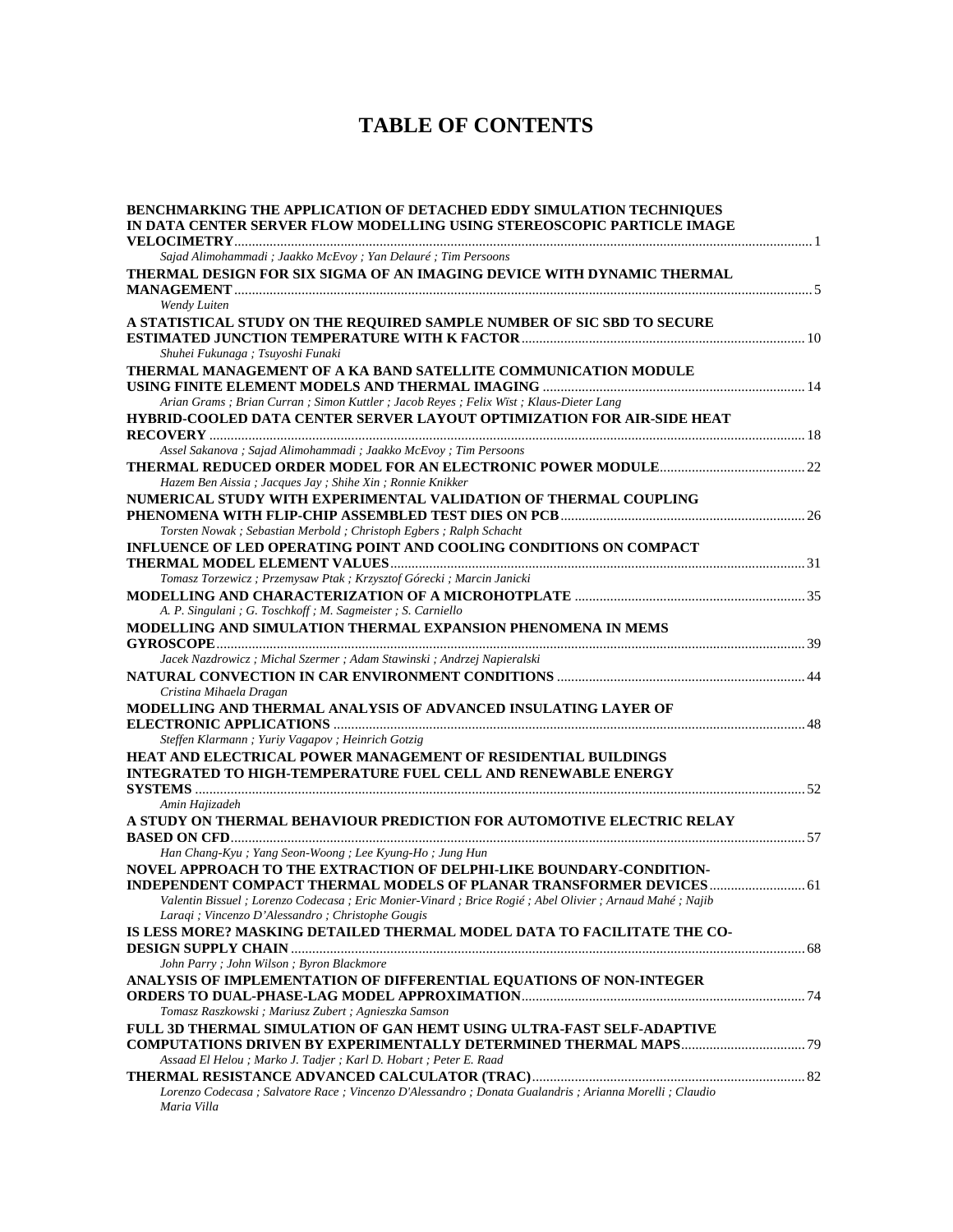| Wessel W. Wits; Davoud Jafari; Yannick Jeggels; Sjoerd Van De Velde; Daniel Jeggels; Norbert Engelberts                          |  |
|----------------------------------------------------------------------------------------------------------------------------------|--|
| NEW SOLUTION FOR THERMAL MANAGEMENT OF ELECTRONIC USING ELECTRO-                                                                 |  |
|                                                                                                                                  |  |
| Lucas Blanc; Fabien Parrain; Agnès Chaillot; Marion Woytasik; Olivier Maire; Alain Bosseboeuf                                    |  |
| TRANSIENT THERMAL STORAGE OF EXCESS HEAT USING EUTECTIC BISN AS PHASE                                                            |  |
| <b>CHANGE MATERIAL FOR THE THERMAL MANAGEMENT OF AN ELECTRONIC POWER</b>                                                         |  |
| MODULE: DESIGN, TECHNOLOGY, PERFORMANCE AND RELIABILITY WITHIN A                                                                 |  |
|                                                                                                                                  |  |
| B. Wunderle; M. Springborn; D. May; J. Heilmann; C. -A. Manier; M. Abo Ras; H. Oppermann; Z. Sarkany;                            |  |
| R. Mitova                                                                                                                        |  |
|                                                                                                                                  |  |
| J. P. Colonna; G. Savelli; A. Royer; P. Coudrain; M. Keller; Y. Manoli; L. G. Fréchette; L-M. Collin; S.<br>Billat ; J Barrau    |  |
| <b>COMPARATIVE DIE-ATTACH FAILURE ANALYSIS BY THERMOREFLECTANCE,</b>                                                             |  |
|                                                                                                                                  |  |
| Dan R. Wargulski; Florian Löffler; Daniel May; Jens Heilmann; Bernhard Wunderle; Ana Borta-Boyon;                                |  |
| Afshin Ziaei ; Mohamad Abo Ras                                                                                                   |  |
| THERMAL CHARACTERIZATION OF NM-THIN NB2O5 BY APPLYING THERMAL                                                                    |  |
| <b>IMPEDANCE METHODS TO TIME DOMAIN THERMOREFLECTANCE MEASUREMENTS 119</b>                                                       |  |
| Lisa Mitterhuber ; Elke Kraker ; Stefan Defregger                                                                                |  |
| THERMO-MECHANICAL RELIABILITY OF SINTERED ALL-CU ELECTRICAL FINE PITCH                                                           |  |
| INTERCONNECTS UNDER ISOTHERMAL FATIGUE TESTING BENCHMARKED AGAINST                                                               |  |
|                                                                                                                                  |  |
| Akhil Kumar; Uwe Zschenderlein; M. Baum; T. Brunschwiler; Daniel N. Wright; Bernhard Wunderle                                    |  |
| THERMOREGULATED MICROVALVE FOR SELF-ADAPTIVE MICROFLUIDIC COOLING  136                                                           |  |
| Amrid Amnache; Louis-Michel Collin; Gerard Laguna; Montse Vilarrubí; S. Hamel; J. Barrau; L. G.                                  |  |
| Fréchette                                                                                                                        |  |
| VARIABLE PUMPING CONTROL FOR LOW POWER MICROFLUIDIC CHIP COOLING 142                                                             |  |
| S. Da Luz; G. Kattinger; G. Laguna; H. Azarkish; M. Vilarrubi; L. -M. Collin; L. G. Fréchette; J. Barrau; S.                     |  |
| Billat                                                                                                                           |  |
| THERMOSTATIC FINS FOR SPATIALLY AND TEMPORALLY ADAPTIVE MICROFLUIDIC                                                             |  |
| Montse Vilarrubi; Gerard Laguna; Amrid Amnache; Louis-Michel Collin; Joan-Ignasi Rosell; Manel Ibañez;                           |  |
| Josep Illa ; Luc G. Fréchette ; Jérôme Barrau                                                                                    |  |
| DESIGN FLOW FOR THE DEVELOPMENT OF OPTIMIZED LED LUMINAIRES USING                                                                |  |
|                                                                                                                                  |  |
| C. Marty ; J. Yu ; G. Martin ; R. Bornoff ; A. Poppe ; D. Fournier ; D. Fournier                                                 |  |
| STRUCTURAL ANALYSIS AND MODELLING OF PACKAGED LIGHT EMITTING DEVICES                                                             |  |
|                                                                                                                                  |  |
| G. Farkas ; A. Poppe ; L. Gaal ; G. Hantos ; Cs. Berenyi ; M. Rencz                                                              |  |
| EXPERIMENTAL VERIFICATION OF THERMAL STRUCTURE FUNCTION DISTORTION                                                               |  |
|                                                                                                                                  |  |
| Anton Alexeev; Genevieve Martin; Grigory Onushkin; Marcel Van Der Lubbe                                                          |  |
|                                                                                                                                  |  |
| Robin Bornoff; Thomas Mérelle; Josephine Sari; Alessandro Di Bucchianico; Gabor Farkas                                           |  |
|                                                                                                                                  |  |
| Fabian Köonemann ; Morten Vollmann ; Fabian Menges ; I-Ju Chen ; Norizzawati Mohd Ghazali ; Tomohiro                             |  |
| Yamaguchi ; Koji Ishibashi ; Claes Thelander ; Bernd Gotsmann<br>THERMOMECHANICAL STRESS IN GAN LED SOLDERED ON COPPER SUBSTRATE |  |
|                                                                                                                                  |  |
| Raffaella Signorini ; Danilo Pedron ; Fosca Conti ; Alexander Hanss ; Sri Krishna Bhogaraju ; Gordon Elger                       |  |
| <b>LOCAL THERMOPHYSICAL PROPERTIES MEASUREMENTS ON POLYMERS USING</b>                                                            |  |
| DOPED SILICON STHM PROBE: UNCERTAINTY ANALYSIS AND INTERLABORATORY                                                               |  |
|                                                                                                                                  |  |
| Eloïse Guen; Pierre-Olivier Chapuis; Petr Klapetek; Robb Puttock; Bruno Hay; Alexandre Allard; Tony                              |  |
| Maxwell ; David Renahy ; Miroslav Valtr ; Jan Martinek ; Séverine Gomès                                                          |  |
| PRECISION MEASUREMENT OF THERMAL DIFFUSIVITY FOR THIN LAYERS BY A                                                                |  |
|                                                                                                                                  |  |
| Benedict Völker ; Daniel May ; Mohamad Abo Ras ; Corinna Grosse ; Bernhard Wunderle ; Maria Krikunova                            |  |
| <b>TRANSIENT THERMAL ANALYSIS AS IN-SITU METHOD IN ACCELERATED STRESS</b>                                                        |  |
|                                                                                                                                  |  |
| Gordon Elger ; Alexander Hanss ; Maximilian Schmid                                                                               |  |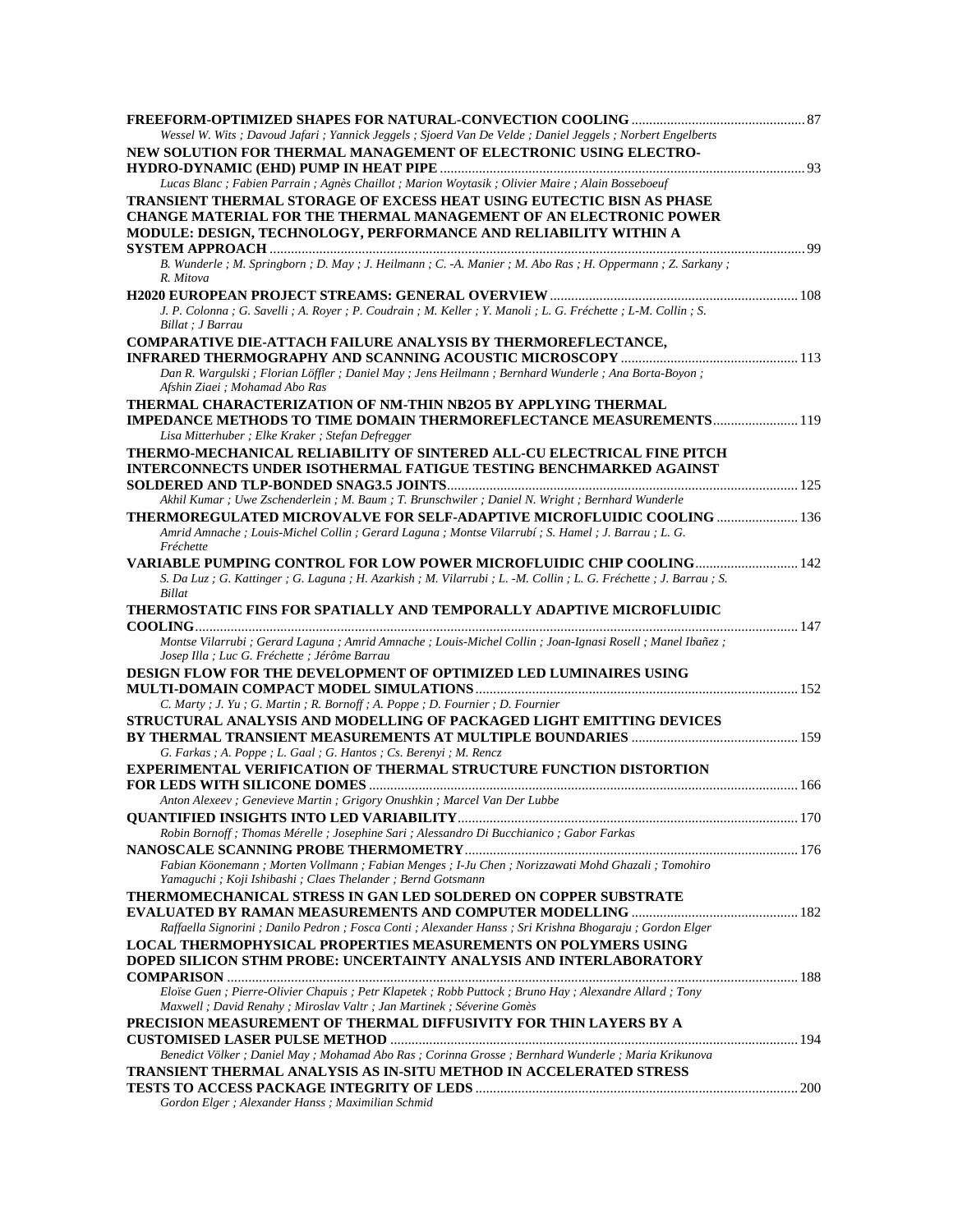| IMPROVING ACCURACY OF TEMPERATURE MAPPING OF HIGH-POWER ALINGAN LED<br><b>CHIPS</b>                                    |  |
|------------------------------------------------------------------------------------------------------------------------|--|
| Anton E. Chernyakov ; Andrey V. Aladov ; Anton E. Ivanov ; Alexander L. Zakgeim                                        |  |
| ENHANCED HEAT TRANSFER IN HEAT SINK CHANNELS USING AUTONOMOUSLY                                                        |  |
|                                                                                                                        |  |
| Sourabh Jha; Ari Glezer                                                                                                |  |
|                                                                                                                        |  |
| Lei Zhang; Ben Jones; Federico Buja; Vladimir Cherman; Herman Oprins; Philippe Soussan                                 |  |
| THERMAL MODELING AND EXPERIMENTAL VALIDATION OF HEAT SINK DESIGN FOR                                                   |  |
|                                                                                                                        |  |
| Assaad El Helou ; Peter E. Raad ; Dhishan Kande ; Archana Venugopal                                                    |  |
| THEORETICAL STUDY OF MINIATURIZATION OF A SILICON VAPOR CHAMBER FOR                                                    |  |
| Quentin Struss; Perceval Coudrain; Jean-Philippe Colonna; Abdelkader Souifi; Christian Goutrand; Luc G.                |  |
| Fréchette                                                                                                              |  |
| <b>EXPERIMENTAL PERFORMANCE OF A 3D-PRINTED HYBRID HEAT PIPE-</b>                                                      |  |
|                                                                                                                        |  |
| Wessel W. Wits; Davoud Jafari                                                                                          |  |
| <b>COMPACT THERMAL MODELLING FOR FAST SIMULATING CONSEQUENCES OF PUMP</b>                                              |  |
|                                                                                                                        |  |
| Anas Cassou ; Patrick Tounsi ; Jean-Pierre Fradin                                                                      |  |
|                                                                                                                        |  |
| Katrin Fladischer ; Lisa Mitterhuber ; Elke Kraker ; Daniel Ginter ; Jordis Rosc ; Julien Magnien                      |  |
| NUMERICAL SIMULATION OF THE JUNCTION TEMPERATURE, THE COOLANT FLOW                                                     |  |
|                                                                                                                        |  |
| Kenneth Chimezie Nwanoro ; Hua Lu ; Chunyan Yin ; Chris Bailey                                                         |  |
| NON-UNIFORM TEMPERATURE DISTRIBUTION IMPLICATIONS ON THERMAL ANALYSIS                                                  |  |
|                                                                                                                        |  |
| ( Mohsen Akbari ; Amir Sajjad Bahman ; Paula Diaz Reigosa ; Lorenzo Ceccarelli ; Francesco Iannuzzo                    |  |
| Mohammad Tavakoli                                                                                                      |  |
| <b>MODELLING INFLUENCE OF TEMPERATURE ON THE SWITCHING PROCESS OF IGBTS 262</b>                                        |  |
| Pawel Górecki ; Krzysztof Górecki<br><b>EXPERIMENTAL CHARACTERIZATION OF MOR-BASED AND DELPHI-LIKE BCI DCTMS  268</b>  |  |
| Eric Monier-Vinard; Lorenzo Codecasa; Brice Rogié; Valentin Bissuel; Najib Laraqi; Vincenzo D'Alessandro;              |  |
| Olivier Daniel                                                                                                         |  |
| <b>COMPACT DEVICE MODELS FOR BICMOS VLSIS SIMULATION IN THE EXTENDED</b>                                               |  |
|                                                                                                                        |  |
| Konstantin O. Petrosyants                                                                                              |  |
| <b>MULTISCALE COUPLED ELECTRO-THERMAL SIMULATIONS OF ELECTRON DEVICES  280</b>                                         |  |
| Ky Merrill ; Marco Saraniti                                                                                            |  |
| VERTICALLY ALIGNED GRAPHENE-BASED THERMAL INTERFACE MATERIAL WITH                                                      |  |
|                                                                                                                        |  |
| Nan Wang; Shujing Chen; Amos Nkansah; Qianlong Wang; Xitao Wang; Miaoxiang Chen; Lilei Ye; Johan                       |  |
| Liu                                                                                                                    |  |
| ASSESSMENT OF DIFFERENT METHODOLOGIES FOR THE ESTIMATION OF DPL MODEL                                                  |  |
| PARAMETER VALUES FOR DYNAMIC THERMAL SIMULATIONS OF NANOSCALE                                                          |  |
|                                                                                                                        |  |
| Mariusz Zubert ; Marcin Janicki ; Piotr Zajac ; Tomasz Raszkowski ; Jedrzej Topilko ; Piotr Pietrzak ; Grzegorz        |  |
| Jablonski ; Agnieszka Samson ; Andrzej Napieralski                                                                     |  |
| <b>RHEOLOGY INVESTIGATIONS OF HIGHLY LOADED THERMALLY CONDUCTIVE</b>                                                   |  |
|                                                                                                                        |  |
| Pierre Descamps ; Darren Hanssen ; Andres Becerra<br>THERMAL RELIABILITY STUDY OF POLYMER BONDED CARBON NANOTUBE ARRAY |  |
|                                                                                                                        |  |
| Andreas Nylander ; Christian Chandra Darmawan ; Ana Borta Boyon ; Laurent Divay ; Majid Kabiri Samani ;                |  |
| Mohamad Abo Ras; Julien Fortel; Yifeng Fu; Lilei Ye; Afshin Ziaei; Johan Liu                                           |  |
|                                                                                                                        |  |
| Wendy Luiten                                                                                                           |  |
| <b>IMPROVING THERMAL CONTACT CONDUCTANCE FROM ELECTRONICS BOARD TO</b>                                                 |  |
|                                                                                                                        |  |
| Jeroen Terpstra; Wessel W. Wits                                                                                        |  |
| THERMAL AND LIFE ANALYSIS FOR USB PD CHIP WITH INTEGRATED LOAD SWITCHES 318                                            |  |
| Siamak Delshadpour ; J. H. J. Janssen ; Abhijeet Kulkarni                                                              |  |